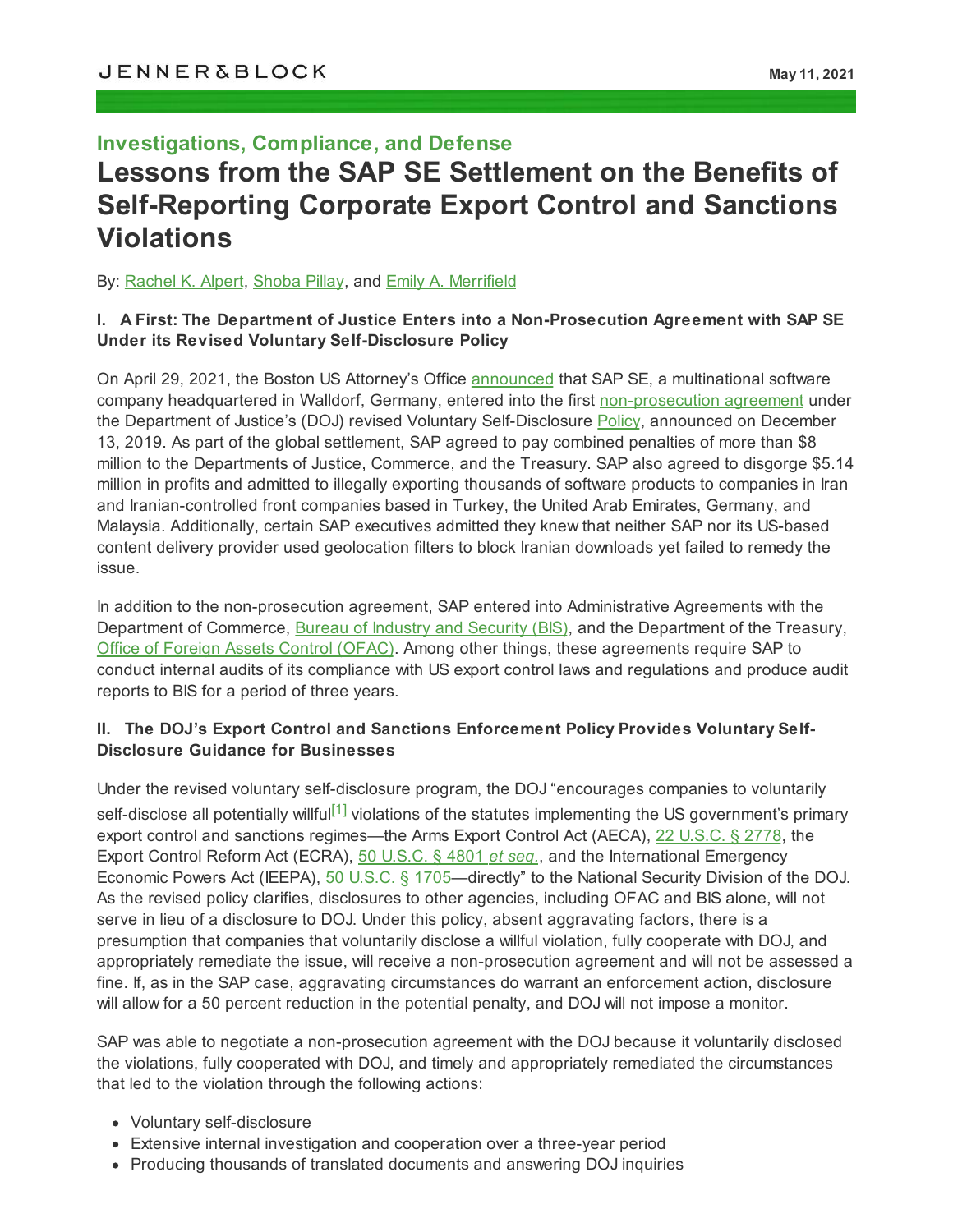- Making foreign-based employees available for interviews
- Timely remediating and implementing significant changes to its export compliance and sanctions programs (at a cost of more than \$27 million)

In sum, because SAP cooperated extensively with the DOJ, BIS, and OFAC, and greatly enhanced its compliance programs, it was able to secure a non-prosecution agreement.

### **III. Compliance Best Practices Mitigate Risk**

The SAP SE case illustrates how voluntary disclosure and cooperation with the government may result in a constructive resolution for an apparent US sanctions and export controls violation. As emphasized in the NPA and in the OFAC and BIS Administrative Agreements, this enforcement action highlights "the importance of implementing a risk-based sanctions compliance program commensurate with [a company's] size and sophistication and appropriate to their marketing and operational structures," including the following best practices:

- Employ a risk-based approach to sanctions compliance by developing, implementing, and routinely updating a sanctions compliance program predicated on: (1) management commitment; (2) risk assessment; (3) internal controls; (4) testing and auditing; and (5) training.
- Implement IP address identification and blocking, especially if your company makes sales through third parties.
- Conduct pre- and post- acquisition due diligence to ensure newly acquired subsidiaries have sufficient compliance programs.
- Resource and empower sanctions compliance staff to undertake thorough examinations of risks and to implement appropriate controls.

Since those who violate US export and sanctions laws may be subject to criminal and/or civil penalties, a robust compliance program is a worthwhile investment.

<span id="page-1-0"></span>[\[1\]](#page-0-0) A violation is "willful" if done with the knowledge that it is illegal. DOJ, *Export Control and Sanctions Enforcement Policy for Business [Organizations](https://www.justice.gov/nsd/ces_vsd_policy_2019/download)*, at 1 (Dec. 13, 2019), download (justice.gov) (citing *Bryan v. United States*, 524 U.S. 184 (1998)).

## **Contact Us**



**Rachel K. Alpert** [ralpert@jenner.com](mailto:ralpert@jenner.com) | [Download](https://jenner.com/people/1239/vcard) V-Card



**Shoba Pillay** [spillay@jenner.com](mailto:spillay@jenner.com) | [Download](https://jenner.com/people/1251/vcard) V-Card